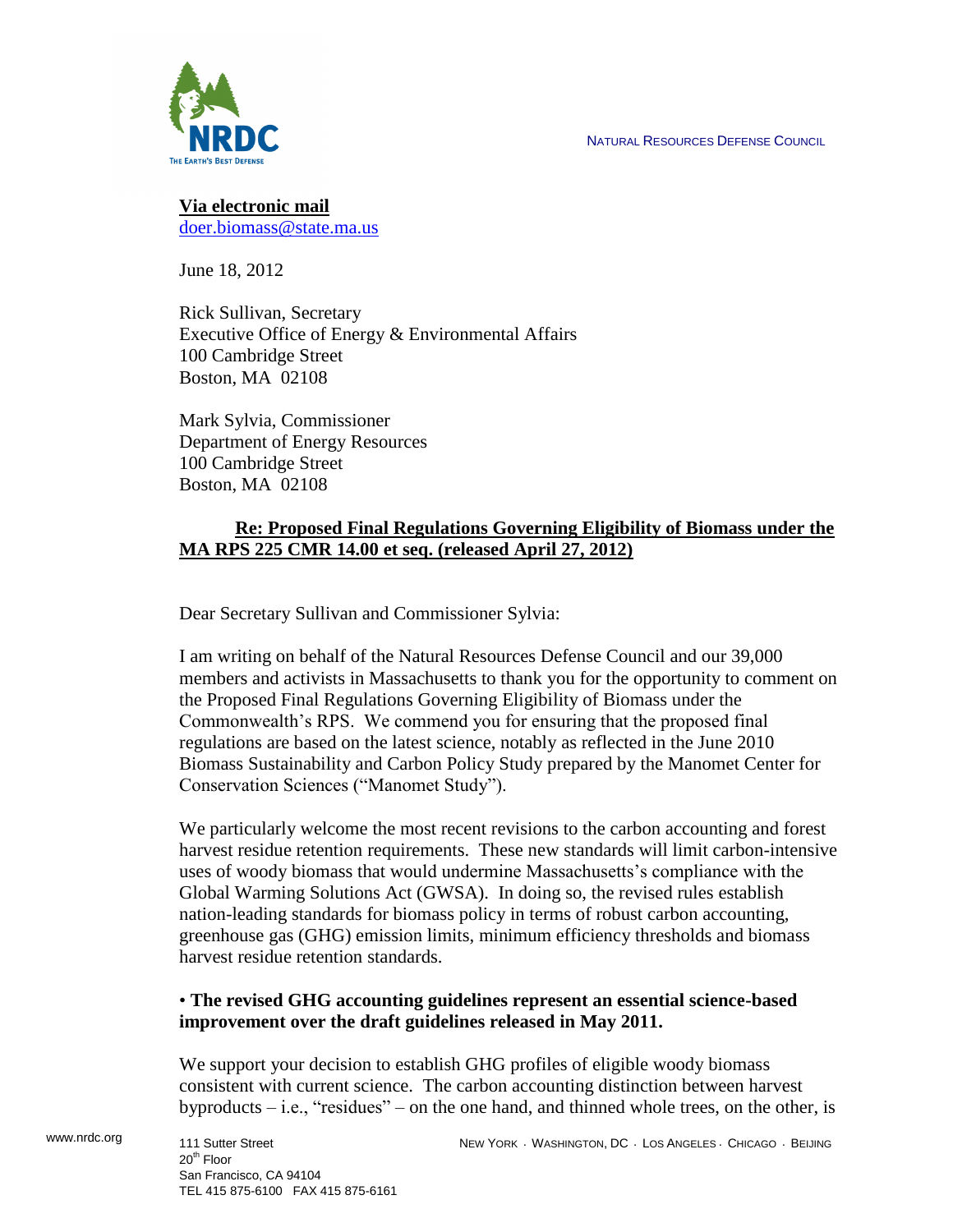an *essential* correction to the draft rules. In particular, the Manomet Study and several other recent studies show that burning whole trees to produce electricity produces carbon deficit reduction times measured in decades. On the other hand, electricity generation fueled by short-rotation crops and timber harvest residues (tops and branches) have much shorter carbon deficit reduction times and represent appropriate alternative fuel sources. Failure to draw this distinction would have resulted in a truly ineffective set of regulations.

While the revised guidance cannot be expected to perfectly capture the exact carbon profile of every material used as biomass fuel, the revisions strike a practical balance that can be expected to promote reliance on residues rather than whole trees, consistent with the basic instructions of the Manomet Study and the emerging worldwide body of related carbon accounting science. Importantly, these changes to the carbon accounting guidelines will, in turn, help secure the benefits of the rules' requirement for a 50% reduction in GHGs as compared to natural gas over a 20-year time frame.

### • **The revised biomass eligibility guidelines also make important progress toward protecting forests by limiting the removal of forest harvest residues.**

The May 2011 draft guidelines would have rewarded substantial overharvesting of tree tops and limbs as biomass fuel, in that up to 100% removal of harvested tree tops and limbs would have been allowed without RPS eligibility repercussions. By requiring that at least 25% of all such harvest residues be retained in the forest after a harvest, and that 100% of residues be retained in locations where soil quality is poor, the revised guidelines appropriately protect soil nutrient content and other ecological services in the forests where harvests occur. This, in turn, will help protect forests that serve so many critical ecological functions – including their essential role as carbon sinks.

We support the additional prohibition on biomass harvesting of old growth forests, forests on steep slopes, all naturally-occurring downed woody materials and snags, and critical wildlife habitats. These protections are essential to ensure that biomass demand does not imperil critical forest ecosystems.

### • **The guidelines for GHG accounting and forest residue retention strike the right balance between specificity and streamlining.**

The guidance and reporting requirements for GHG accounting, forest residue retention, and eligible fuel certification are appropriately streamlined and do not represent overly cumbersome documentation for parties seeking financial incentives under the Commonwealth's RPS. We commend the DOER for putting significant advance thought and effort into the structure and requirements associated with these guidance documents and spreadsheets. The information needed for completing the guidance documentation is typically readily available to forest managers as part of traditional timber harvest planning, and similarly available to plant managers and power sector operations. The proposed cross-referenced spreadsheets and readily-available source information should make documentation straightforward. Absent these guidelines and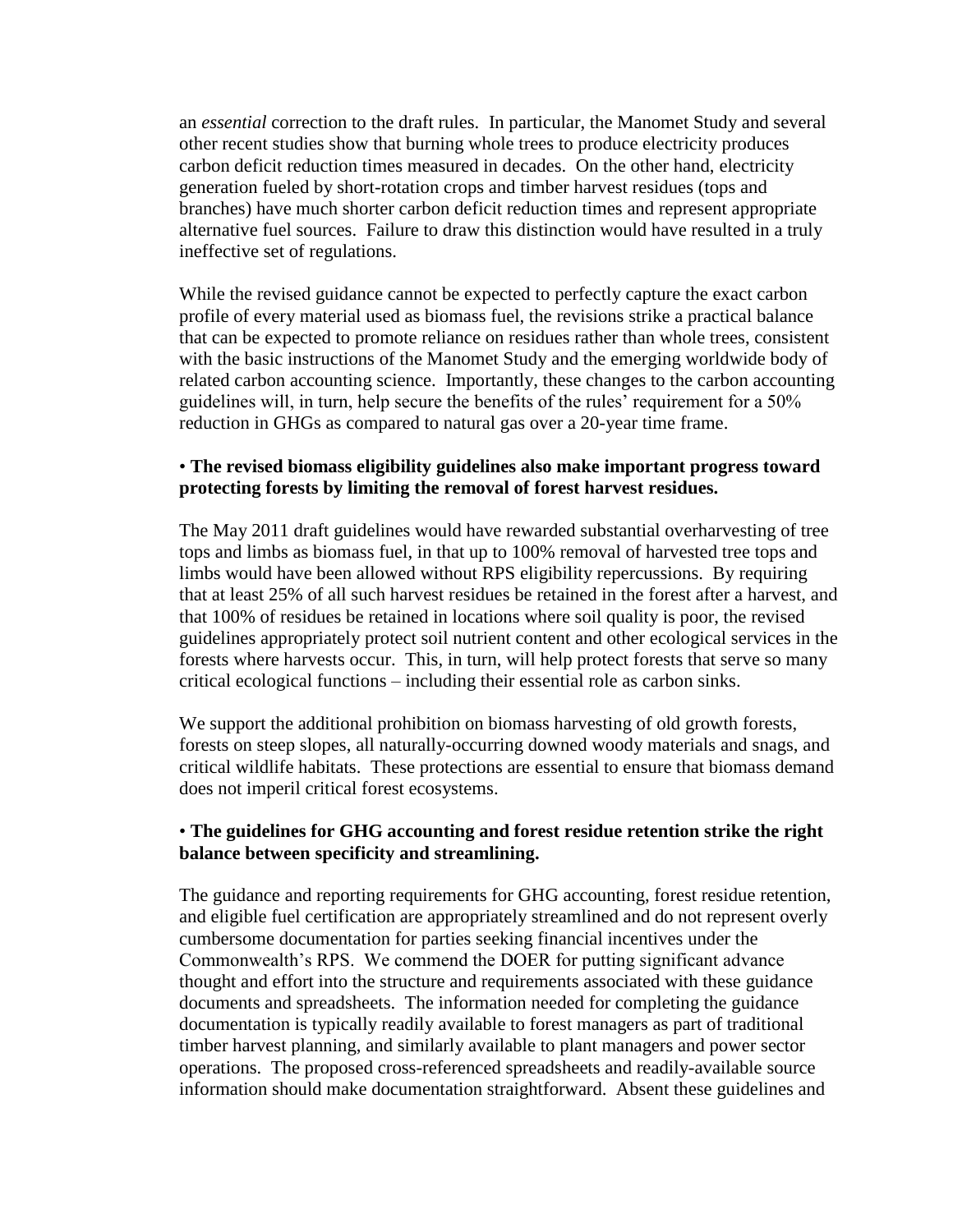reporting documents, the Commonwealth would simply be unable to verify progress under the proposed regulations.

Given the untested nature of these compliance guidelines however, implementation of the regulations warrants close monitoring. The eligible woody biomass fuel compliance tracking and monitoring mechanisms, in particular, may call for refinement over time to ensure that they demonstrate actual compliance with a reasonable degree of confidence. Likewise, some of the policies and protocols that currently in *guidelines* ultimately may prove (partly or wholly) to be better suited for inclusion in *regulations* in light of the typically more enduring and predictable nature of regulations, as well as the procedural safeguards that govern rule modifications.

# • **The forest salvage provisions for "fire-adapted forest ecosystems" should be removed.**

DOER has added forest salvage for the purpose of reducing fire hazard on forest lands in "Fire-adapted Forest Ecosystems" as a permissible source of eligible biomass fuel. This addition is a significant flaw in the proposed regulations and should be removed in its entirety.

First and foremost, salvage logging for the purposes of fire reduction - and its effect on carbon emissions - is a highly complex issue with many unknowns and significant potential to increase greenhouse gas emissions.

Several studies<sup>1, 2</sup> have shown that thinning in fire-adapted forests is a net carbon emitter for 50-100 years, even if used to displace fossil fuels and even if the thinning successfully changes fire regimes. Moreover, in the case of Massachusetts, emissions associated with the significant transportation requirements associated with fire-adapted salvage would potentially outweigh any purported benefits.

Notably, this issue was *not* addressed in the Manomet Study, presumably because fireadapted systems are relatively rare in New England. Absent an analysis of this issue specific to Massachusetts in a comparably rigorous study, we see little justification for including salvage in fire-adapted systems. The provision in the proposed rules represents an arbitrary addition with no scientific basis, and could offset real gains made under the regulations.

## • **Efficiency thresholds to qualify for incentives are essential for a robust RPS.**

By increasing the minimum efficiency threshold for eligible biomass power conversion units to 50%, in most instances, in order to secure partial Renewable Energy

 $\overline{a}$ 

<sup>&</sup>lt;sup>1</sup> Clark et al. "Impacts of Thinning on Carbon Stores in the PNW: A Plot Level Analysis" Oregon State University College of Forestry. Web. 25 May 2011.

<sup>&</sup>lt;sup>2</sup> Hudiberg et al. "Regional carbon dioxide implications of forest bioenergy production" Nature Climate Change 1, 419–423 (2011).